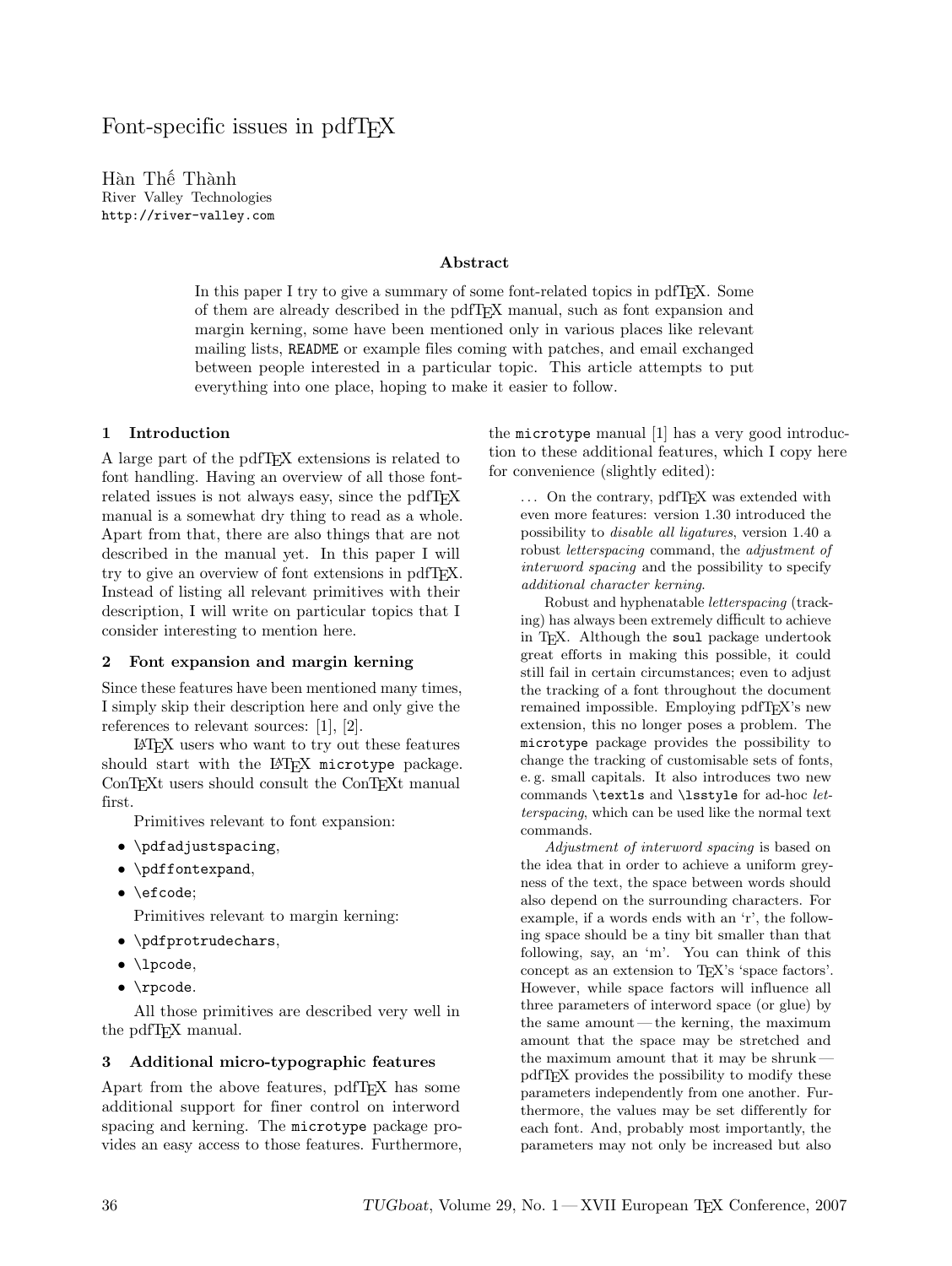decreased. This feature may enhance the appearance of paragraphs even more. Emphasis in the last sentence is on the word 'may': this extension is still highly experimental— in particular, only ending characters will currently have an influence on the interword space. Also, the settings that are shipped with microtype are but a first approximation, and I would welcome corrections and improvements very much. I suggest reading the reasoning behind the settings in section 15.8.

Setting additional kerning for characters of a font is especially useful for languages whose typographical tradition requires certain characters to be separated by a space. For example, it is customary in French typography to add a small space before question mark, exclamation mark and semi-colon, and a bigger space before the colon and the guillemets. Until now, this could only be achieved by making these characters active (for example by the babel package), which may not always be a robust solution. In contrast to the standard kerning that is built into the fonts (which will of course apply as usual), this additional kerning is based on single characters, not on character pairs.

The possibility, finally, to disable all ligatures of a font may be useful for typewriter fonts.

The microtype package provides an interface to all these micro-typographic extensions. All micro-typographic aspects may be customised to your taste and needs in a straight-forward manner.

#### 3.1 Letterspacing

We all probably know what letterspacing is and related problems when using it with T<sub>E</sub>X. The robust and reliable way to letterspace a font in T<sub>EX</sub> is to create a virtual font which inserts a fixed kern around each character. The famous fontinst package can be used to do this, however, it must be done for each font we want to letterspace. Furthermore, fontinst is not a tool for everybody.

There have been several attempts in pdfTFX to solve this problem: one idea was to insert an explicit kern before and after each character, when the character is typeset by TEX, roughly like typing i. e. \kern.1em X\kern.1em for each character 'X'. This approach had several problems; the most serious one is that it disabled hyphenation. Another attempt used implicit kerns instead of explicit ones; while this method allowed hyphenation, it caused other problems. In the end, a method that generates a virtual font on-the-fly was implemented. It works very much like the way one uses fontinst to letterspace a font, but it is done automatically in pdfTEX, at run time. A minimal example looks like this:

# \font\f=cmr10 \letterspacefont\fx=\f 100 \fx <letterspaced text>

The above commands create a letterspaced version of  $\f$  (which is cmr10) as a virtual font. This virtual font is accessible to the user via the control sequence  $\frac{K}{x}$ . Each character from  $\frac{K}{x}$  is typeset using its counterpart from  $\frown f$ , plus a kern of 50\*quad(\f)/1000 at each side.

There are some issues with compensating for the kern at the beginning/end of letterspaced text. Since the kern amount is known, it is possible to compensate that kern manually if needed, for example when using \fx inside an hbox.

In a multiple-line paragraph, one can compensate for the kern at the margin using margin kerning like follows:

\pdfprotrudechars=2 \newcount\n  $\n\n\angle$ n=0 \loop \lpcode\fx\n 50 \rpcode\fx\n 50 \advance\n 1 \ifnum\n<256\repeat

This is still not perfect, since you lose the effect of margin kerning (now all marginal kerns are the same, so the margins are aligned mechanically as in the case without margin kerning). If you want to have both letterspacing and margin kerning, you need to compensate for the margin kern as follows, given that you have set up margin kerning for  $\setminus f$ already:

```
\newcount\n
\newcount\m
\n\ln=0\loop
    \m=\lpcode\f\n
    \advance\m 50
    \lpcode\fx\n \m
    %
    \m = \rpcode{\f}{n}\advance\m 50
    \rpcode\fx\n \m
    %
    \advance\n 1
\ifnum\n<256\repeat
```
The current version of pdfT<sub>E</sub>X  $(1.40.3)$  still has a problem when using letterspacing with font expansion. This problem will be fixed soon (not hard to do).

Relevant primitive: \letterspacefont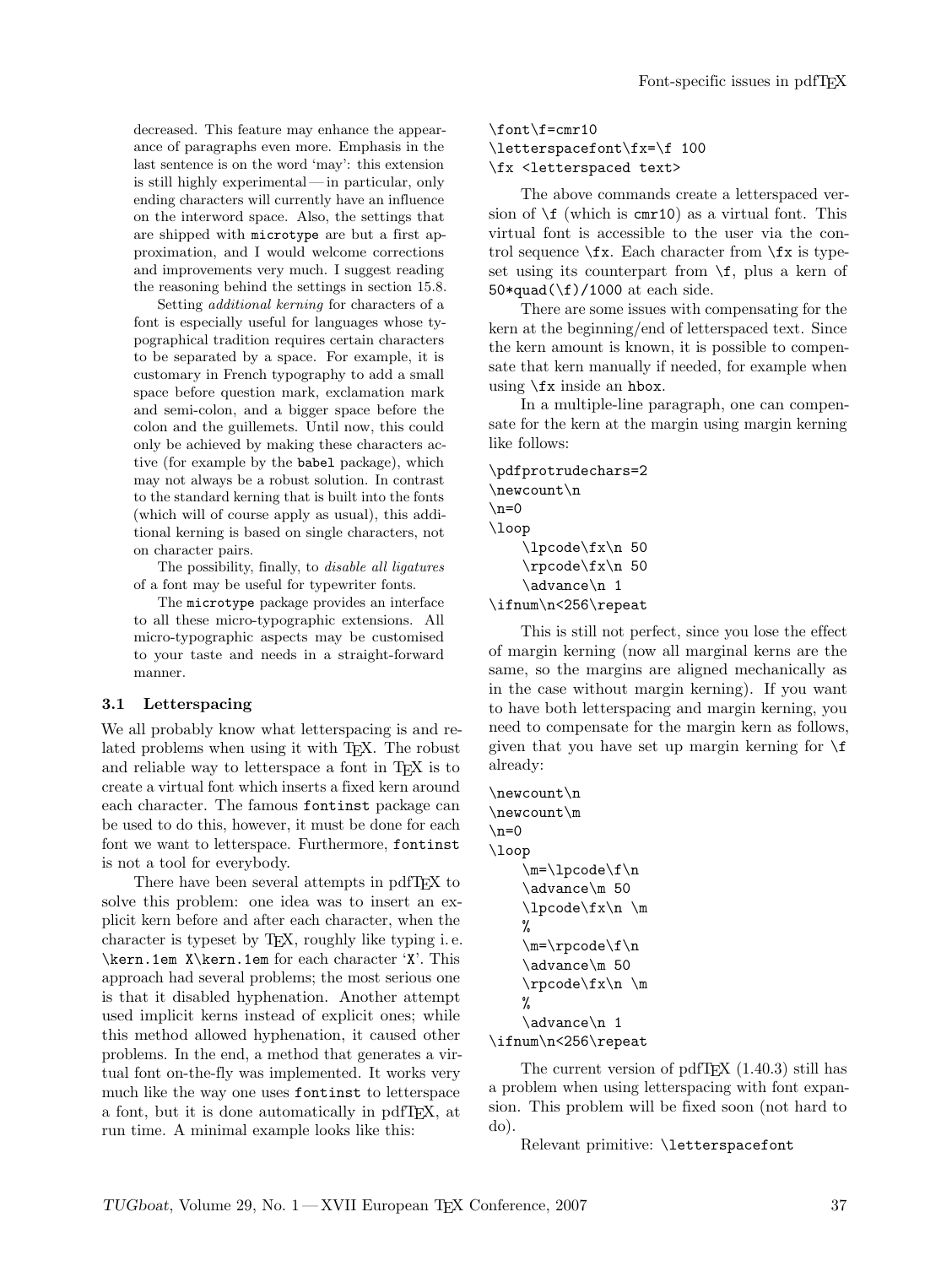# 3.2 Adjustment of interword spacing

TEX treats all interword spaces from input text as glue items, while sometimes people need finer control over interword spaces, since this is one of the most important elements in paragraph building. Instead of describing the topic using my own words, I find it more convenient to quote the conversation via email between me and people interested in this topic (Frank Mittelbach and Ulrich Dirr).

- Frank: what TFX is missing is a way to kern with the white space between words. The Adobe fonts and others might have such kerns but they have been written for software which does use "space chars" not glue.
- Thành: I also would like to see the space character to be handled in a different way than it is now. Turning it into glue is probably not the best solution. It disallows fine adjustment of interword spaces to make them optically even rather than mechanically. Kerning with respect to the space can be used to improve this, but it is certainly not sufficient. Moreover, the boundary char mechanism has its limitations.
- Frank: It would be a very radical step if one would introduce real space characters which (perhaps) just before typesetting are replaced by glue not early on. But again, we have now stayed and worked with TFX as it is for 20 years and if certain areas and their underlying ideas prove to be insufficient, why not experiment with alternatives?

However one other comment, if you look at what some typographers write about making the white space visually even, it make me wonder if you really can do much good about having "kerns" if you then end up with

#### <last char><kern><interword glue><kern> <first char next word>

i. e. with the middle part stretching or shrinking at a constant rate, or if you really need <glue> adjustments here.

At least this is what some typographers claim: that if you need to shrink the interword glue that this should not be a constant factor as done with TEX but rather differing depending on the letter shapes at each side of the interword space.

Ulrich: I have had a short conversation with Frank (Mittelbach) about an extension/improvement of the paragraph building algorithm. First I thought it would be maybe possible with the help of **\sfcode** or **\spaceskip** etc. but this will not really work.

The idea is— analogous to the tables for expansion and protrusion — to have tables for optical reduction/expansion of spaces in dependence of the actual character so that the distance between words is optically equal.

When reducing distances the (weighting) order is:

- after commas
- in front of capitals which optically have more room on their left side, e.g., 'A', 'J', 'T', 'V', 'W', and 'Y'
- in front of capitals which have circle/oval shapes on their left side, e.g., 'C', 'G', 'O', and 'Q'
- after 'r' (because of the bigger optical room on the righthand side)
- before or after lowercase characters with ascenders
- before or after lowercase characters with x-height plus descender with additional optical space, e.g., 'v', or 'w'
- before or after lowercase characters with x-height plus descender without additional optical space
- after colon and semicolon
- after punctuation which ends a sentence, e.g. period, exclamation mark, question mark

The order has to be reversed when enlarging is needed.

Note: The principle of how this works can be seen in figure 1, where the numbers indicate the preference/order of each interword space when it needs to be stretched/shrunk.

 $6<sup>1</sup>$  $7 \quad 5 \quad 3$  $\overline{\phantom{a}}$  $\overline{4}$  $\overline{1}$ 

Das Aus kam in der letzten Runde, wobei Das Aus kam in der letzten Runde, wobei Das Aus kam in der letzten Runde, wobel Das Aus kam in der letzten Runde, wobei Das Aus kam in der letzten Runde, wobei

Figure 1: Interword spaces should be changed with respect to the adjacent characters.

Thành: I remember discussing this issue long time ago, when Frank also got involved. The problem with interword spaces in TFX is that Knuth decided to treat interword spaces like glue, while IMHO it needs special care because this is one of the most important factors in building a paragraph and hence we need a way to distinguish it from other glues.

From the experience with margin kerning, I think we should better make some small steps to see whether it makes sense, rather than start heavily changing the paragraph building engine.

Thành: I implemented an approach to allow more control on interword space as we discussed before. Sorry for the long delay.

I introduced three primitives:

\knbscode — kern before space code,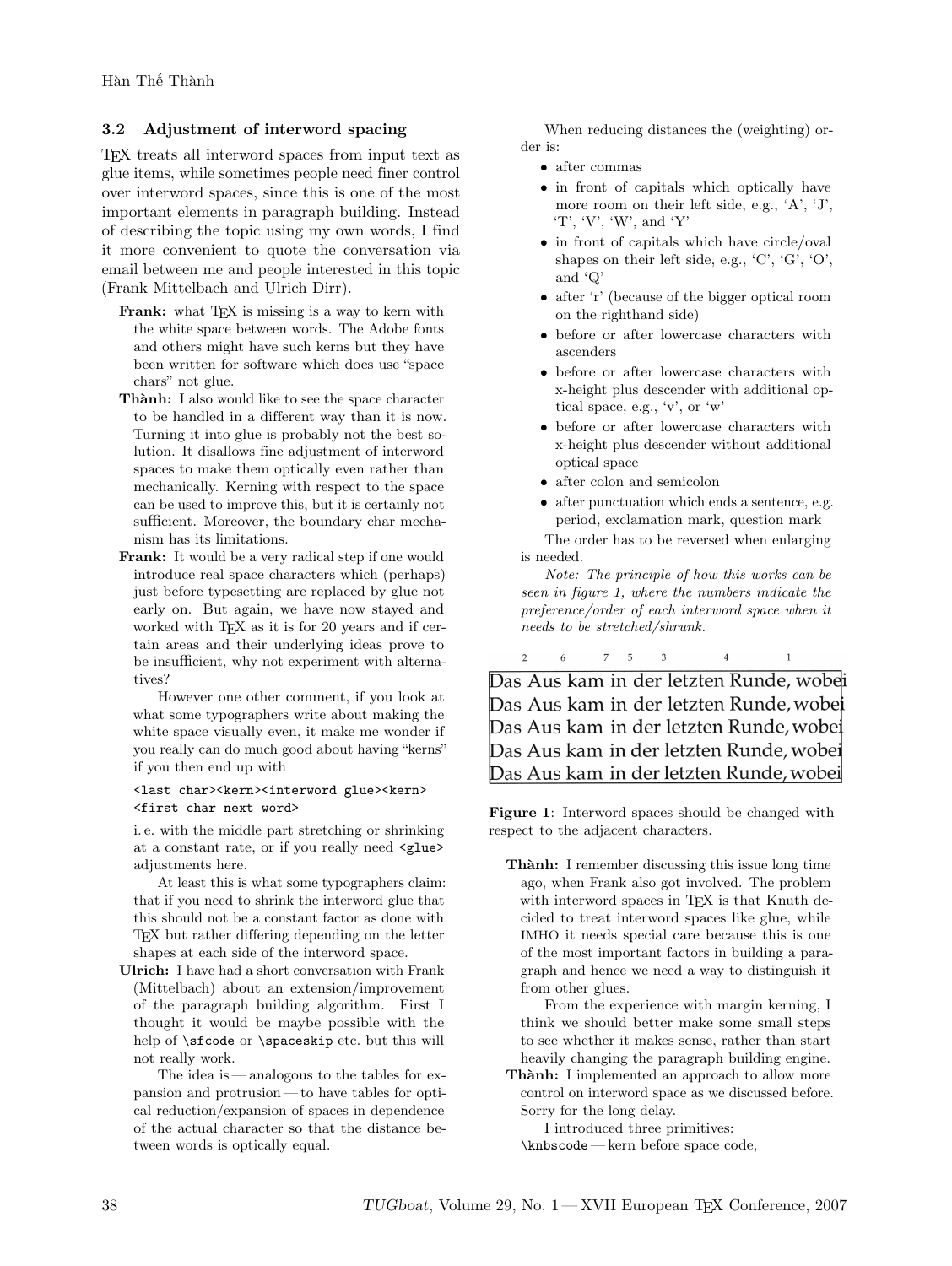\stbscode — stretch before space code, \shbscode — shrink before space code.

These primitives have the same syntax as \rpcode etc., i. e.

\knsbcode\font'\.=200

means that if a period sits before an interword space (glue), then the interword glue will be increased by an amount of 1em\*200/1000, i. e. the value is given in thousandths of an em as in the case of \rpcode etc. \stbscode and \shbscode are similar but adjust the stretch/shrink components of the interword glue.

Adjusting the interword glue only has effect when the space factor of the previous char is different from 1000.

For now I leave out ligatures and the case after the interword glue.

A minimal test file might look as follows:

```
\font\f=cmr10
\pdfadjustinterwordglue=1
\sfcode'\.=1000
\knbscode\f'\.=100
\shbscode\f'\.=200
\stbscode\f'\.=300
\f <text>
\bye
```
The above example would adjust every interword glue following a period by adding an amount of .1em, .2em and .3em to the glue width resp. shrink resp. stretch component. The primitive \pdfadjustinterwordglue is to switch the feature on/off at the global level, and setting \sfcode to 1000 is required to activate this feature (so they do not interfere with each other).

These features are available in pdfTEX since version 1.40, and are also supported by the microtype package. However, the predefined values are not yet optimal— probably more experimenting is needed to tune the parameters to get a good result. Please refer to the microtype documentation for further details.

There is no support to adjust the interword space with respect to the next character. The main reason is that it is not easy to do in current pdfT<sub>E</sub>X code. Hopefully when LuaT<sub>E</sub>X is ready, this can be changed.

Relevant primitives:

- \knbscode "kern before space" code,
- \stbscode "stretch before space" code,
- \shbscode "shrink before space" code,
- \pdfadjustinterwordglue turns on/off the feature.

# 4 Additional kerning

This is a feature that allows inserting a kern before

or after a certain character from a font. A minimal example looks like this:

```
\font\f=cmr10
\pdfprependkern=1
\knbccode\f'\:=500
\f <text>
```
The above example prepends a kern of .5em before each colon. It is also possible to append a kern after a character:

```
\font\f=cmr10
\pdfappendkern=1
\knbccode\f'\;=100
\f <text>
```
These features are also supported by microtype already. However these new features are not flexible enough to get rid of the need to have active characters in babel/french, as shown in this email by Daniel Flipo:

I have heard about new kerning facilities coming with pdfT<sub>F</sub>X 1.40 and started playing with them (through the microtype interface, latest version 1.37 2006-09-09 with \betatrue). I would love to get rid of the four active characters (:;!?) in babel/frenchb.

Unfortunately, after discussing with Robert (in copy), it appears that these new kerning facilities do not quite fulfil what would be needed for French. I'd like to make a summary of the required specifications in case you can think of a possible solution for future developments of pdfTEX.

1) People who type correctly in French, are used to type a (normal) space before ';:!?'. pdfTFX 1.40 can add a kern before them, but cannot do an \unskip to remove the typed space. It is hopeless to try to convince French writers to change their habits and refrain from entering a space before  $'::!?'$  ; -)

frenchb currently handles the four (active) punctuation chars ;:!? in two different ways:

— with the option \NoAutoSpaceBeforeFDP, frenchb replaces the normal space with an unbreakable one of the correct width, if and only *if* a space (normal or ') is present before ';:!?'. If no space is typed, frenchb does nothing and lets the punctuation mark stick to the preceding word. This avoids a spurious space in URLs  $(\text{http://...)}$ , Windows paths  $(C://path), etc.$ 

— with the option \AutoSpaceBeforeFDP (the default), you can carelessly type any of **bonjour!**, bonjour ! or even bonjour"!; frenchb will always output it correctly— but then you cannot complain if you get a spurious space in URLs.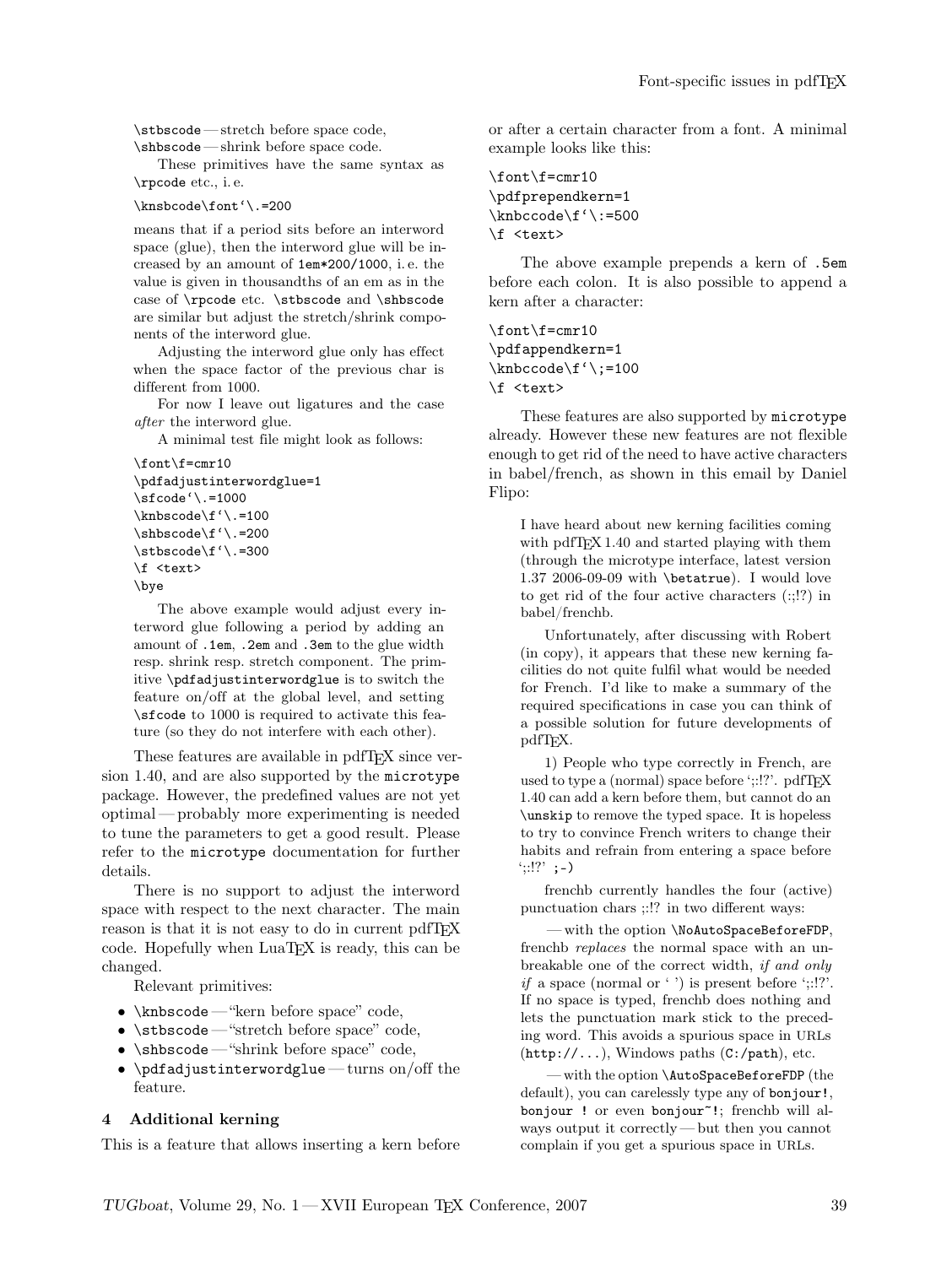2) Another (minor) issue occurs with ':'. Again, there are currently two different options in frenchb:

— Most people agree with our « Imprimerie nationale » that ':' should be surrounded by two spaces of the same length, the first one being unbreakable, while the other three (;!?) get a thin space (kern in T<sub>EX</sub>) before and a normal space (glue) after. That's what frenchb does by default.

— Some typographers argue that ':' should be treated like the other three, so an option is provided in frenchb to satisfy them.

AFAIK pdfTEX 1.40 can add a kern before a character but not a glue, so the spaces around ':' might look asymmetrical in the first case if TFX stretches the second one.

3) Guillemets are less problematic because they are currently entered with commands (\og and  $\csc$ ), not as characters. Spaces after the opening '«' and before the closing '»' should be unbreakable but stretchable (currently these are .8\fontdimen2 plus .3\fontdimen3 minus .8\fontdimen4). Moreover, a kern after '«' breaks hyphenation of the following word as Robert already pointed out on the pdfTEX bug list.

So the current situation still needs improvement, which is likely left to LuaT<sub>F</sub>X.

Relevant primitives:

- \knbccode "kern before character" code,
- \pdfprependkern toggle prepending of kerns,
- \knaccode "kern after character" code,
- \pdfappendkern toggle appending of kerns.

# 5 Support for ToUnicode map

ToUnicode map is a concept in the PDF specification that allows mapping from character codes in a font to corresponding Unicode numbers. The purpose is to allow PDF browsers to perform properly operations related to text contents like search, cut and paste. Support for this feature was added mainly to make PDF files produced with the MinionPro package [3] searchable. If you are having trouble with PDF produced by pdfTEX not being searchable with some fonts, give this feature a try (N. B.: this feature only works for Type 1 fonts). A minimal example:

```
\input glyphtounicode.tex
\pdfgentounicode=1
<text>
```
If glyphtounicode.tex is not available in your TEX distribution, it can be downloaded from [4]. This file covers most common cases. If you want to add your own entries, here is an example how it can be done:

Suppose that you have a font which has another variant of letter 'A', named e. g. 'myCoolA', and you wish that glyph to be found when you search for 'A'. Then you add to glyphtounicode.tex (or insert somewhere in your TEX file) a line saying:

## \pdfglyphtounicode{myCoolA}{0041}

which means that the glyph with name 'myCoolA' has the corresponding Unicode number 0041 (which is the same as for the normal 'A'). This would make your 'myCoolA' behave like 'A' regarding operations like search, cut and paste.

## 6 Support for subfont

TEX was designed to work with 8-bit fonts only. CJK languages however use fonts with thousands of glyphs. To make those fonts work with T<sub>E</sub>X, a trick called 'subfont' was developed by Werner Lemberg for his CJK package. The subfont technique splits a huge font into smaller fonts, each of them containing up to 256 characters.

Explaining the subfont mechanism is out of scope for this paper, so I simply refer people with further interest in this topic to [5]. Here I try to give a simple example.

Suppose we want to use the Bitstream Cyberbit Unicode font. This font has about 30 000 glyphs and covers many languages. The fontfile is called cyberbit.ttf. We want to use this font to typeset CJK languages written in UTF-8 encoding.

The first step is to generate the TFM subfonts: ttf2tfm cyberbit.ttf cyberb@Unicode.sfd@

The ttf2tfm program is part of the FreeType 1 bundle; it comes with all major T<sub>E</sub>X distributions

like T<sub>E</sub>X Live or MiKT<sub>E</sub>X. Unicode.sfd is a *subfont* definition that comes with the CJK package. It is basically a text file containing instructions how to split a large font into subfonts. The above command will produce a bunch of TFM files with names in form cyberbxx.tfm, where xx are two lowercase hexadecimal digits. Copy the TFMs to a location where  $pdfTeX$  can find them.

The next step is to tell pdfT<sub>E</sub>X about the subfonts by adding to your TEX file a line saying:

# \pdfmapline{+cyberb@Unicode@ <cyberbit.ttf}

The effect of the above command is that pdfT<sub>E</sub>X will be able to pick up the right glyphs for those TFMs from cyberbit.ttf and embed them as subsetted TrueType fonts in the PDF output. So it is no longer necessary to convert cyberbit.ttf to Type 1 subfonts and embed them, or to run ttf2pk. A complete minimal example:

#### \documentclass{article} \usepackage{CJK}

\pdfmapline{+cyberb@Unicode@ <cyberbit.ttf}